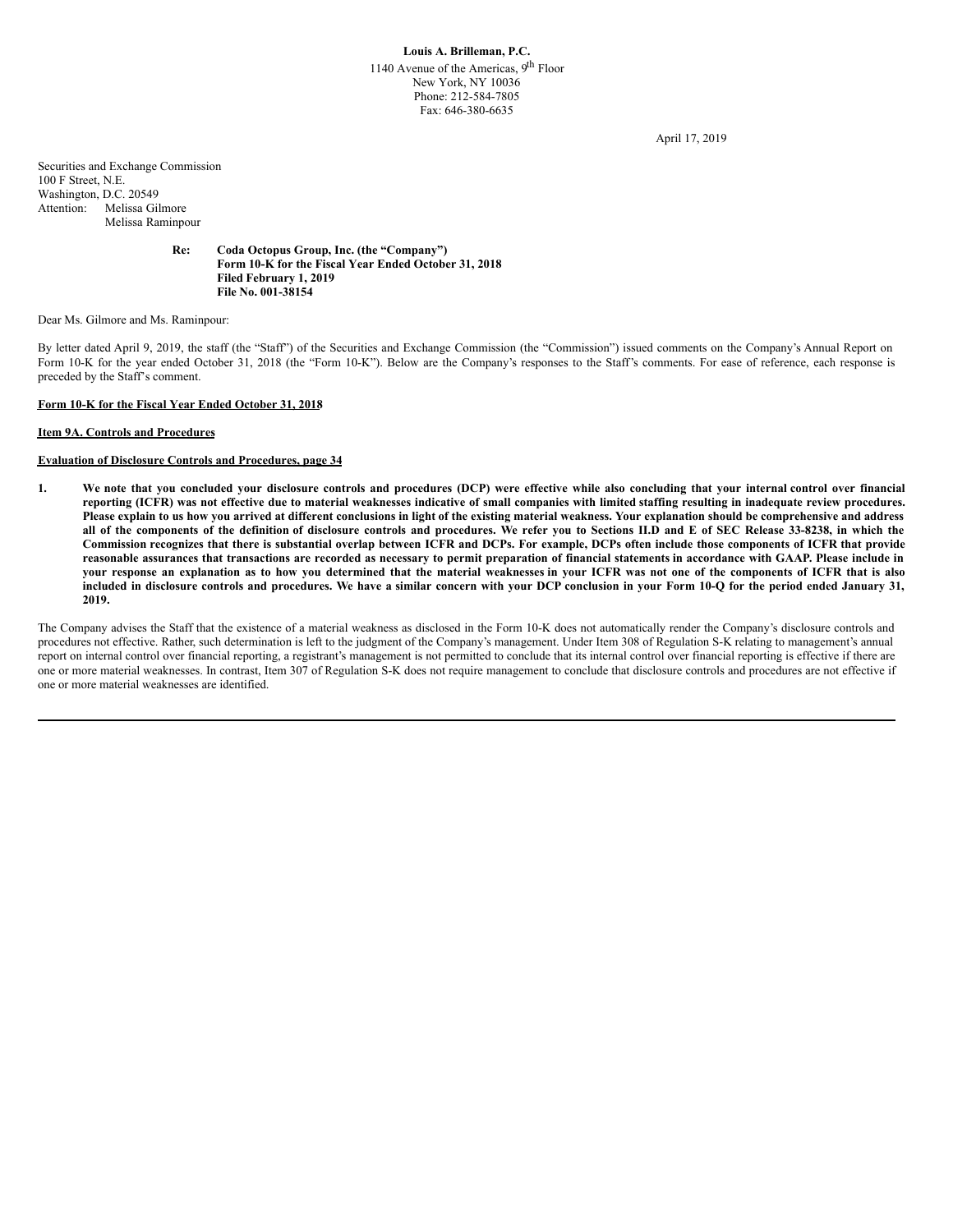As disclosed in the Form 10-K, the Company's management identified material weaknesses which are indicative of many small companies with limited staffing levels resulting in inadequate review procedures. Specifically, as a result of understaffing, misstatements were detected in revenues, cost of revenues, inventory, deferred revenue, property and equipment, deferred income tax valuation allowance, and sales, general, and administrative expenses. Following consultation with the Company's independent auditors, correcting entries were made in the Company's financial statements for the year ended October 31, 2018. This material weakness had no impact on the Company's financial statements included in the Form 10-K.

The Company identified the material weakness in the course of its year-end procedures in connection with the preparation of the financial statements that were included in the Form 10-K. The above detailed misstatements were corrected prior to the filing of the Form 10-K. Management accordingly deemed the Company's disclosure controls and procedures to be effective because it determined that the Company had in place adequate and appropriate procedures, controls and protocols designed to ensure that information required to be disclosed in the reports filed with the Commission are recorded, processed, summarized and reported within the time periods specified in the Commission's rules and forms. Management further determined that Company's disclosure controls and procedures were effective in that information required to be disclosed is accumulated and communicated to it to allow timely decisions regarding required disclosure. The Company believes that these conclusions were further supported by the fact that its control environment in place during fiscal 2018 resulted in the identification of the material weakness and that the Form 10-K was filed in a timely manner.

The Company also notes that it has recently retained additional resources to enable adequate processes and procedures regarding the review of accounting records and supporting schedules to provide reasonable assurances to prevent future misstatements. Management believes that these additional controls and procedures should remediate the identified material weakness. Management is continuing to monitor these procedures and controls and has not observed a recurrence of the issues that led it to determine that a material weakness existed as of October 31, 2018.

Lastly, based on the Company's experience in applying the procedures and controls adopted during the current fiscal year, management expects that its assessment of the Company's internal control over financial reporting as of October 31, 2019 will conclude that this material weakness has been remediated. Due to this expectation and the Company's belief that a material weakness in its internal control over financial reporting is not necessarily an indication that its disclosure controls and procedures are not effective, the Company does not believe that revisions to its disclosure would provide meaningful information to investors.